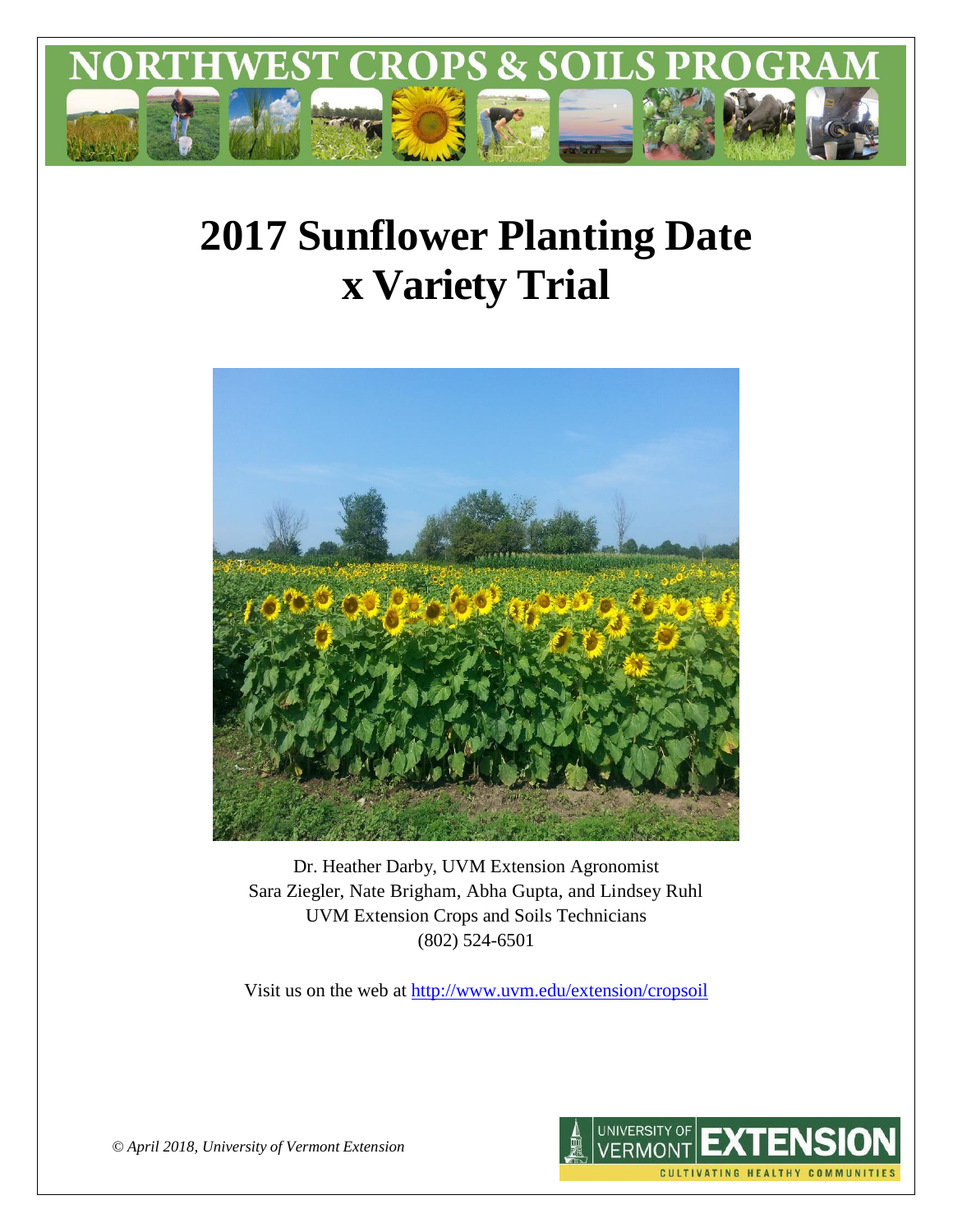#### **2017 SUNFLOWER PLANTING DATE x VARIETY TRIAL Dr. Heather Darby, University of Vermont Extension [heather.darby\[at\]uvm.edu](mailto:heather.darby@uvm.edu)**

Sunflowers are being grown in the Northeast for their potential to add value to a diversified operation as fuel, feed, fertilizer, and an important rotational crop. However, pest pressures from seed-boring insects, disease, and birds can limit yield and quality, making the crop less viable for existing and potential growers. Addressing some of these pest pressures with agronomic management strategies may help mitigate yield losses. One pest control strategy that has been shown to avoid pests is through manipulation of planting date. To evaluate the impacts of altered planting dates on sunflower pests and yields across varieties, an on-farm trial was designed and implemented by the University of Vermont Extension's Northwest Crops & Soils Program in 2017.

# **MATERIALS AND METHODS**

To assess the effect of planting date of sunflower pest pressure, yield, and quality, a field trial was initiated at Borderview Research Farm in Alburgh, VT in 2017 (Table 1). The experimental design was a randomized complete block with split plots and four replications. The main plots were four planting dates, each spaced approximately one-week apart (19-May,  $28-May$ ,  $5-Jun$ , and  $12-Jun$ ). The subplots were six varieties whose agronomic information is listed in Table 2.

| Location                               | <b>Borderview Research Farm</b>         |
|----------------------------------------|-----------------------------------------|
| Soil type                              | Benson rocky silt loam                  |
| <b>Previous crop</b>                   | Soybean                                 |
| <b>Replications</b>                    | 4                                       |
| Plot size (ft.)                        | $5 \times 20$                           |
| <b>Planting equipment</b>              | Monosem 2-row air planter               |
| Sunflower seeding rate (seeds $ac-1$ ) | 32,000                                  |
| Row width (in.)                        | 30                                      |
| <b>Weed control</b>                    | Select Max 2 qt ac <sup>-1</sup> 22-Jun |
| <b>Planting dates</b>                  | 19-May, 28-May, 5-Jun, and 12-Jun       |
| Starter fertilizer (at planting)       | 10-20-20 200 lbs $ac^{-1}$              |
| <b>Harvest dates</b>                   | 26-Sep and 4-Oct                        |

### **Table 1. Agronomic field management, Alburgh, VT, 2017.**

The soil type at the site was a Benson rocky silt loam and previous crop was soybean. The seedbed was prepared according to standard local practices, with chisel plow, disc, and spike tooth harrow. Sunflowers were planted in 30" rows with a Monosem NG-Plus 2-row precision air planter (Edwardsville, KS). Each 5'x 20' plot was planted with sunflowers at approximately 32,000 seeds ac<sup>-1</sup>. Starter fertilizer consisting of 200 lbs  $ac^{-1}$  of a 10-20-20 analysis was applied at planting.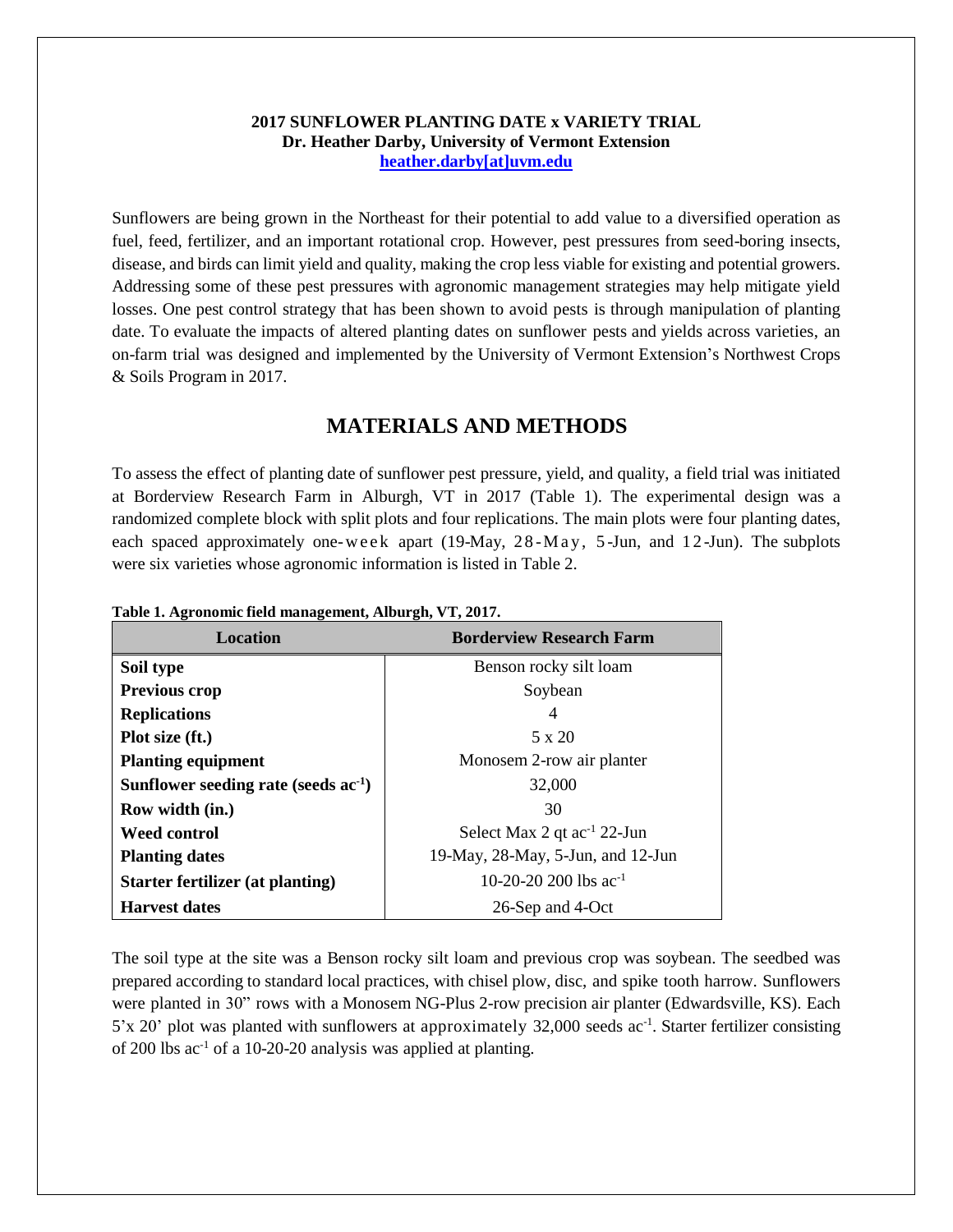| <b>Variety</b> | <b>Maturity</b> | <b>Market</b>                 | <b>Traits</b>    |
|----------------|-----------------|-------------------------------|------------------|
| Camaro II      | Medium          | $NuSun^{\circledR}$           | Clearfield®, DMR |
| Cobalt II      | Early           | High oleic                    | Clearfield®, DMR |
| Falcon         | Medium          | NuSun <sup>®</sup> /bird seed | Express Sun®     |
| <b>N5LM307</b> | Med-Early       | Conoil                        | Clearfield®, DMR |
| N4HM354        | Med-Early       | High oleic                    | Clearfield®, DMR |
| Torino         | Med-Full        | $NuSun^{\circledR}$           | $Clearfield^@$   |

**Table 2. Variety information for six sunflower varieties, 2017.**

Clearfield<sup>®</sup> = tolerant of Beyond<sup>®</sup> ammonium salt of imazamox herbicide;

ExpressSun® = tolerant of Express® tribenuron methyl herbicide; NuSun® = 55-75% oleic acid; DMR = Downy Mildew resistant.

Populations were counted in each plot on 30-Jun. Dates when at least 75% of each plot was in full bloom were recorded on an ongoing basis. Plant stand characteristics including bird damage and disease incidence, were measured just prior to harvest. Issues with white mold (*Sclerotinia sclerotiorum*), a fungus which can overwinter in the ground and spread quickly in wet seasons, has proven problematic in the Northeast in the past. White mold presence on the stalk and heads of sunflowers was noted for each plot, however, a more thorough disease assessment was not conducted. Bird damage was measured by assessing 10 random plants in each plot and estimating the percentage of each head that was missing seed. All plots were harvested with an Almaco SPC50 plot combine with a 5' head and specialized sunflower pans. At harvest, test weight and seed moisture were determined for each plot with a Berckes Test Weight Scale and a Dickeyjohn Mini-GAC Plus moisture meter. An approximate 500g sample of seed from each plot was weighed and extruded using an AgOil M70 (Mondovi, WI) oil press on 6-Mar 2018. The oil was collected and weighed to determine oil content. Seed moisture was measured again prior to pressing with the Dickey-John Mini-GAC Plus moisture meter prior to extrusion.

Data were analyzed using mixed model analysis using the mixed procedure of SAS (SAS Institute, 1999). Replications in the trial were treated as random effects and treatments were treated as fixed. Mean comparisons were made using the Least Significant Difference (LSD) procedure when the F-test was considered significant ( $p<0.10$ ).

Variations in yield and quality can occur because of variations in genetics, soil, weather, and other growing conditions. Statistical analysis makes it possible to determine whether a difference among

treatments is real or whether it might have occurred due to other variations in the field. At the bottom of each table a LSD value is presented for each variable (i.e. yield). Least Significant Differences (LSDs) at the 0.10 level of significance are shown. Where the difference between two treatments within a column is equal to or greater than the LSD value at the bottom of the column, you can be sure that for 9 out of 10 times, there is a real difference between the two treatments. In this

| <b>Treatment Yield</b> |        |  |  |
|------------------------|--------|--|--|
| А                      | 6.0    |  |  |
| B                      | $7.5*$ |  |  |
| C                      | $9.0*$ |  |  |
| <b>LSD</b>             | 20     |  |  |

example, hybrid C is significantly different from hybrid A but not from hybrid B. The difference between C and B is equal to 1.5, which is less than the LSD value of 2.0. This means that these hybrids did not differ in yield. The difference between C and A is equal to 3.0, which is greater than the LSD value of 2.0. This means that the yields of these hybrids were significantly different from one another. The asterisk indicates that hybrid B was not significantly lower than the top yielding hybrid C, shown in bold.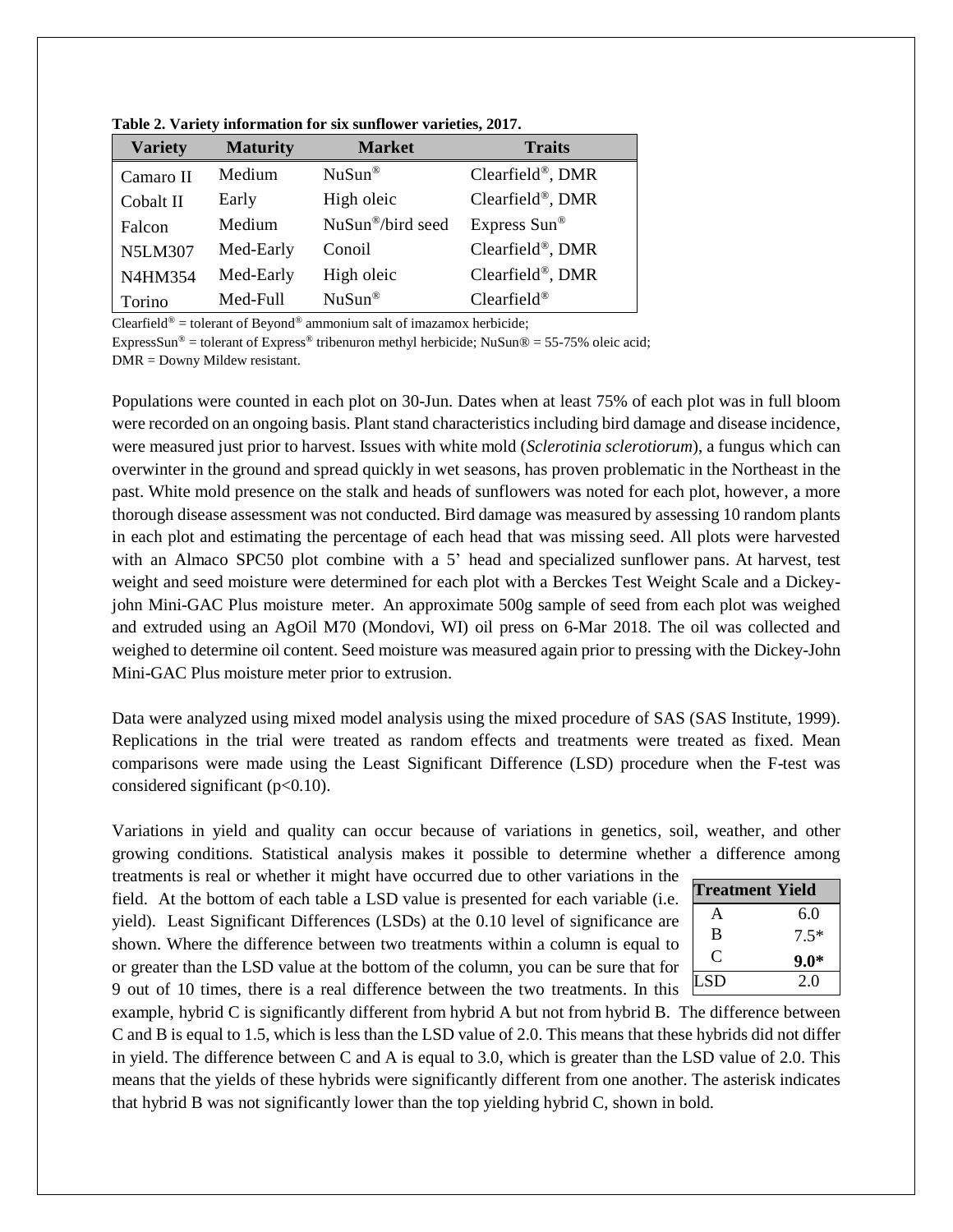## **RESULTS**

Weather data was collected with an onsite Davis Instruments Vantage Pro2 weather station equipped with a WeatherLink data logger. Temperature, precipitation, and accumulation of Growing Degree Days (GDDs) are summarized for the 2017 growing season (Table 3). Historical weather data are from 1981-2010 at cooperative observation stations in Burlington, VT, approximately 45 miles from Alburgh, VT. Overall, the summer was cooler and wetter than normal with some months seeing nearly 2 inches of precipitation above the 30-year average. Warmer and drier weather was observed in September with above average temperatures and below average rainfall. This mild fall weather provided some much needed drying conditions to allow for timely sunflower harvest. Overall, a total of 3133 GDDs were accumulated during the growing season which is 4 above the 30-year normal.

| Alburgh, VT                       | May     | June    | July    | August  | September |
|-----------------------------------|---------|---------|---------|---------|-----------|
| Average temperature $(^{\circ}F)$ | 55.7    | 65.4    | 68.7    | 67.7    | 64.4      |
| Departure from normal             | $-0.75$ | $-0.39$ | $-1.90$ | $-1.07$ | 3.76      |
|                                   |         |         |         |         |           |
| Precipitation (inches)            | 4.13    | 5.64    | 4.88    | 5.54    | 1.84      |
| Departure from normal             | 0.68    | 1.95    | 0.73    | 1.63    | $-1.80$   |
|                                   |         |         |         |         |           |
| Growing Degree Days (base 44°F)   | 384     | 637     | 766     | 736     | 610       |
| Departure from normal             | 0       | $-17$   | $-60$   | $-31$   | 112       |

**Table 3. Consolidated weather data and GDDs for sunflowers 2017, Alburgh, VT.**

Based on weather data from a Davis Instruments Vantage Pro2 with WeatherLink data logger. Historical averages Are for 30 years of NOAA data (1981-2010) from Burlington, VT.

#### *Impacts of planting date*

Planting dates significantly varied in a number of production characteristics (Table 4). Populations ranged from 17,497 to 31,127 plants  $ac^{-1}$  averaging 24,548 plants  $ac^{-1}$ . Typically, sunflowers are planted at about 32,000 seeds ac-1 to attain a target population of 28,000 to 30,000 plants ac-1 . Populations were well below the target range for the two later planting dates, but approximately on target for the first two planting dates. These differences are likely due to varying conditions at the planting dates resulting in uneven emergence and survival. Flowering dates ranged from 69 to about 78 days after planting, with earlier planting dates taking longer to reach full bloom than later dates. Planting dates differed drastically in bird damage and Sclerotinia incidence. Bird damage ranged from about 6 to 43% with significantly higher levels of damage in earlier planting dates. A similar trend was observed for Sclerotinia stalk rot where earlier planting dates resulted in lower disease incidence. However, overall disease incidence was low despite wet and cool conditions and did not seem to severely impact sunflower performance. The trend of decreasing bird damage with delayed planting dates has been observed in previous years of this trial.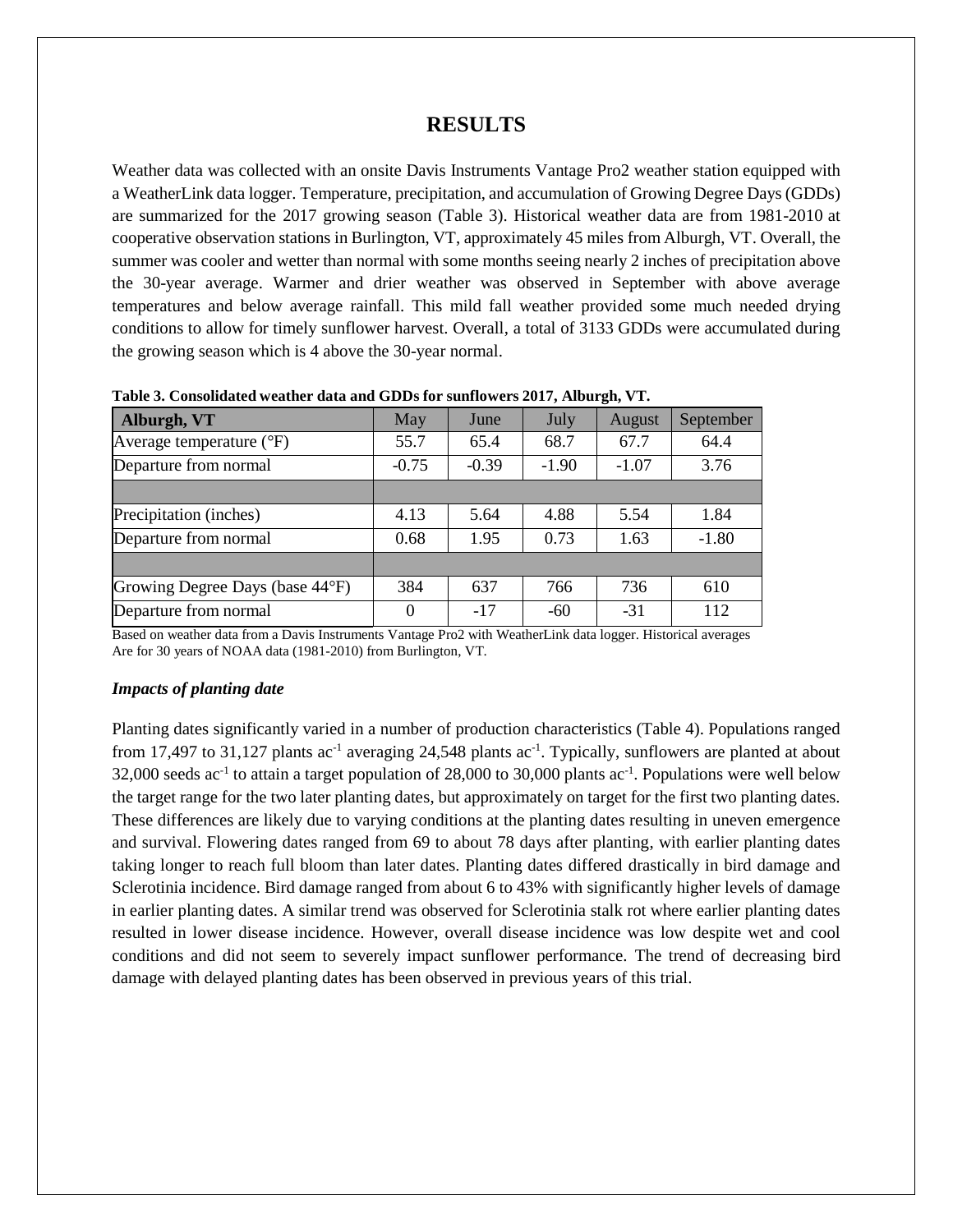| <b>Planting date</b> | <b>Population</b>       | <b>Flowering</b> | <b>Bird</b><br>damage | <b>Sclerotinia</b><br>head rot | <b>Sclerotinia</b><br>stalk rot |
|----------------------|-------------------------|------------------|-----------------------|--------------------------------|---------------------------------|
|                      | plants ac <sup>-1</sup> | DAP              | % of head             | plants ac <sup>-1</sup>        |                                 |
| 19-May               | 27261                   | 77.8             | 42.9                  | 36.3                           | 90.8                            |
| 28-May               | 31127*                  | 72.5             | 35.7                  | 36.3                           | $18.2*$                         |
| 5-Jun                | 22306                   | 72.8             | $10.7*$               | 90.7                           | $0.00*$                         |
| $12-J$ un            | 17497                   | $69.3*$          | $5.90*$               | 36.3                           | $0.00*$                         |
| LSD $(p=0.10)$       | 3240                    | 1.17             | 8.95                  | <b>NS</b>                      | 49.7                            |
| Trial mean           | 24548                   | 73.1             | 23.9                  | 43.4                           | 27.2                            |

| Table 4. Stand characteristics by planting date, 2017. |  |  |
|--------------------------------------------------------|--|--|
|                                                        |  |  |

DAP - days after planting.

\*Treatments with an asterisk \* performed statistically similar to the top performer in **bold**. NS - No significant difference.

Planting dates also varied significantly in multiple harvest characteristics (Table 5). Seed moistures at harvest ranged from 15.4 to 27.5% and increased with later planting dates. Due to wet conditions throughout the season, all planting dates resulted in moisture contents above the target of 13% and required extra drying prior to storage. Test weights were largely similar across planting dates except for the third planting date which was statistically lower than the others, but overall test weights were well below the target of 28 lbs bu<sup>-1</sup>. Yields ranged from 904 to 1434 lbs ac<sup>-1</sup> with the highest yield produced from sunflowers planted at the third and fourth planting date (Figure 1). Overall, despite poor weather conditions, yields were approximately average or slightly below average for this region. Oil contents ranged from 22.7 to 30.5% and decreased with delayed planting dates. However, oil yields did not differ statistically across planting dates averaging just over 40 gal ac<sup>-1</sup>.

| <b>Planting date</b> | <b>Harvest</b><br>moisture | <b>Test</b><br>weight  | Seed yield at<br>13% moisture | Oil<br><b>Content</b> | Oil yield at 10%<br>moisture |                            |
|----------------------|----------------------------|------------------------|-------------------------------|-----------------------|------------------------------|----------------------------|
|                      | $\%$                       | $lbs$ bu <sup>-1</sup> | $lbs$ ac <sup>-1</sup>        | $\%$                  | $lbs$ ac <sup>-1</sup>       | $\rm gal$ ac <sup>-1</sup> |
| $19-May$             | $15.4*$                    | $24.4*$                | 976                           | $30.5*$               | 329                          | 43.1                       |
| $28-May$             | 19.8                       | $24.8*$                | 904                           | $29.5*$               | 267                          | 35.0                       |
| $5-J$ un             | 23.2                       | 23.5                   | 1434*                         | 24.8                  | 366                          | 47.9                       |
| $12$ -Jun            | 27.5                       | $24.1*$                | 1273*                         | 22.7                  | 289                          | 37.9                       |
| LSD $(p=0.10)$       | 3.13                       | 0.822                  | 275                           | 1.80                  | <b>NS</b>                    | <b>NS</b>                  |
| Trial mean           | 21.4                       | 24.2                   | 1147                          | 26.9                  | 313                          | 41.0                       |

**Table 5. Harvest characteristics by planting date, 2017.**

\*Treatments with an asterisk \* performed statistically similar to the top performer in **bold**. NS- No significant difference.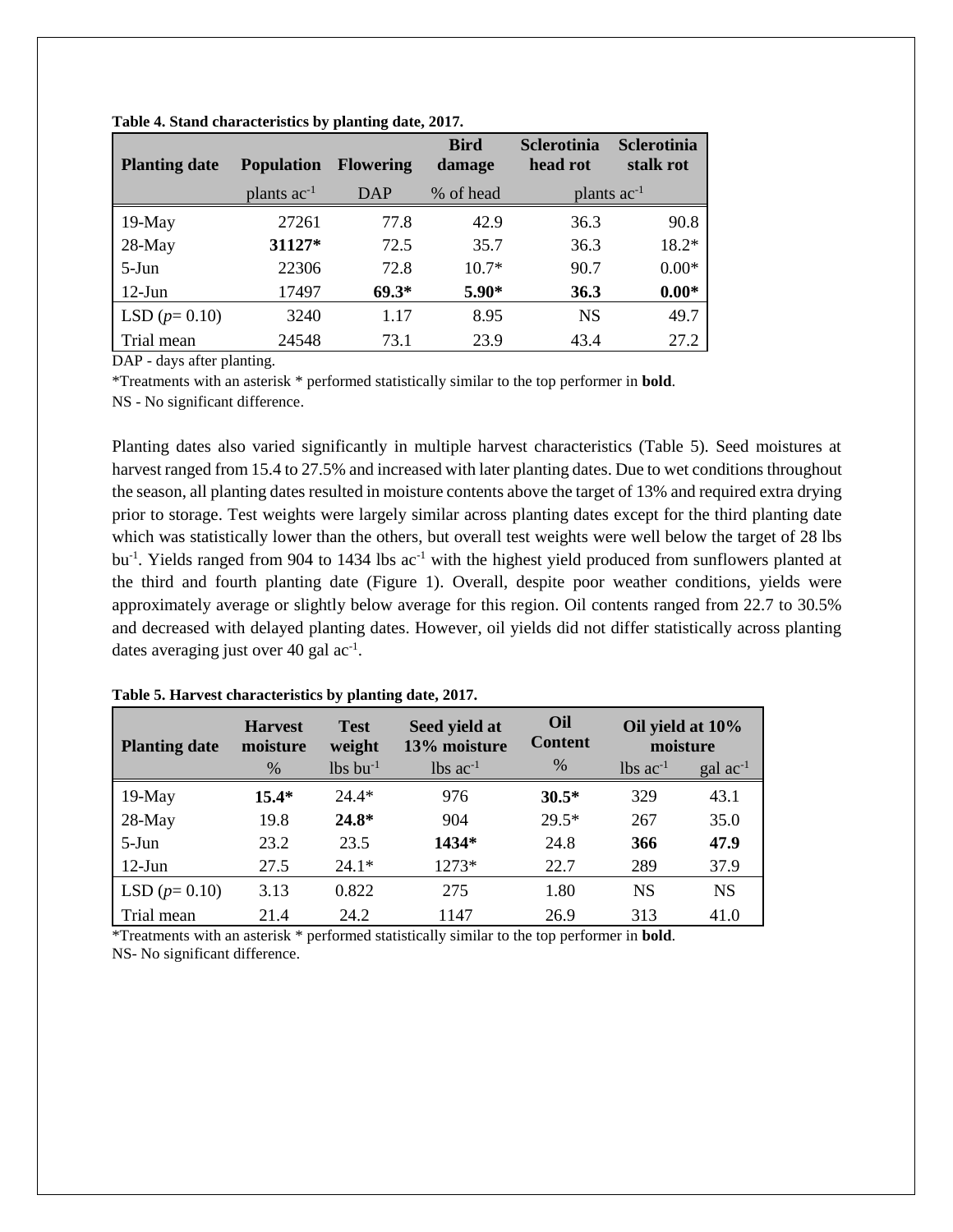

**Figure 1. Seed yield and bird damage by planting date, 2017.** Treatments that share letters performed statistically similar to one another.

## *Impacts of Variety*

Varieties also differed significantly in terms of stand characteristics (Table 6). Populations ranged from 21,862 to 26,681 plants  $ac^{-1}$ , with no variety reaching the minimum target population of 28,000 plants  $ac^{-1}$ . Flowering dates ranged from 69 to 76 days after planting. The variety N5LM307 reached full bloom in the fewest days and Torino required the most days to bloom. This was to be expected as Torino is the latest maturity variety in the trial. Bird damage (Image 2) ranged from 8.72 to 34.0% with the lowest damage observed from variety N5LM307 and Cobalt II (Figure 1). Interestingly, N5LM307 in 2016 had the lowest bird damage regardless of when it was planted. These data suggest that birds do not prefer this variety, however, we will continue to monitor this observed difference. The highest bird damage was observed with Falcon and Camaro II with 34.0 and 32.4% respectively. Disease incidence did not vary statistically across the varieties. Head rot ranged from 0 to 109 plants  $ac^{-1}$  with the highest incidence in variety N5LM307 and no infection in Camaro II. Stalk rot (Image 1) ranged from 0 to  $54.5$  plants ac<sup>-1</sup> with the lowest infection levels seen in Cobalt II and N5LM307. However, overall disease levels appeared low and did not seem to negatively impact yields.



**Image 1 and 2. Sclerotinia stalk rot and bird damage.**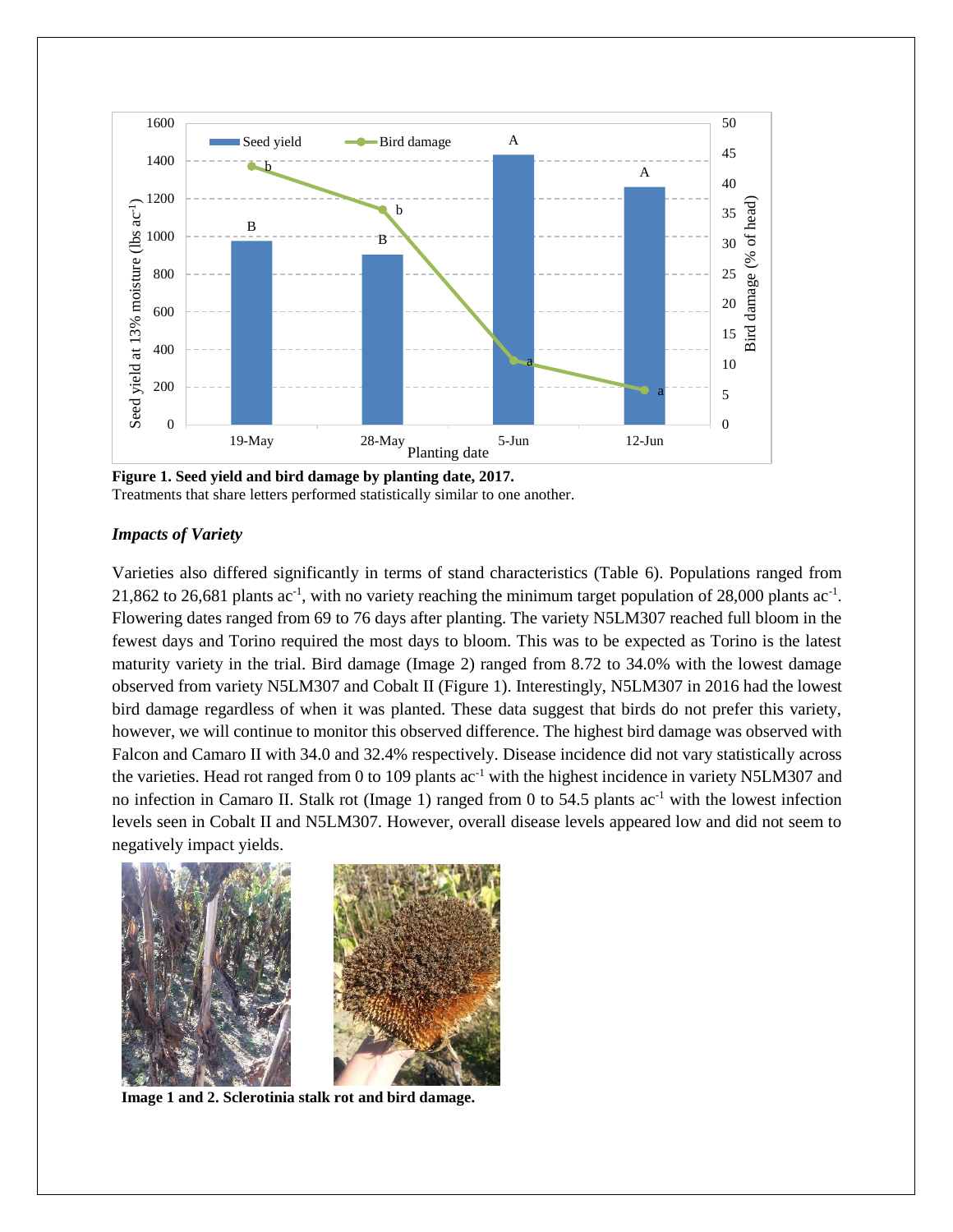| <b>Variety</b> | <b>Population</b> | <b>Flowering</b> | <b>Bird</b><br>damage | <b>Sclerotinia</b><br>head rot | <b>Sclerotinia</b><br>stalk rot |
|----------------|-------------------|------------------|-----------------------|--------------------------------|---------------------------------|
|                | plants $ac^{-1}$  | DAP              | % of head             |                                | plants $ac^{-1}$                |
| Camaro II      | 24230             | 73.3             | 32.4                  | 0.00                           | 27.2                            |
| Cobalt II      | 21862             | 72.9             | $17.2*$               | 81.7                           | 0.00                            |
| Falcon         | 26463             | 75.4             | 34.0                  | 27.2                           | 54.5                            |
| N4HM354        | 23713             | 71.6             | 24.6                  | 54.5                           | 54.5                            |
| <b>N5LM307</b> | 26681             | $69.2*$          | $8.72*$               | 109                            | 0.00                            |
| Torino         | 24339             | 76.1             | 26.8                  | 0.00                           | 27.2                            |
| LSD $(p=0.10)$ | <b>NS</b>         | 1.43             | 11.0                  | <b>NS</b>                      | <b>NS</b>                       |
| Trial mean     | 24548             | 73.1             | 23.9                  | 43.4                           | 27.2                            |

**Table 6. Stand characteristics by variety, 2017.**

DAP- days after planting.

\*Varieties with an asterisk \* performed statistically similar to the top performer in **bold**.

NS – No significant difference.

Varieties also varied in harvest characteristics (Table 7). Moistures at harvest ranged from 15.8 to 28.0% with N4HM354 and N5LM307 producing seed of the lowest moisture and Torino with the highest. However, all of the varieties produced seed with moistures above the target of 13% and required additional drying prior to storage. Test weights ranged from 21.6 to 25.5 lbs bu<sup>-1</sup> with all varieties producing seed with test weights below the industry standard of 28 lbs  $bu^{-1}$ . Seed yields ranged from 1068 to 1258 lbs  $ac^{-1}$  and did not differ statistically. Oil contents ranged from 23.5% to 28.8% with N5LM307 and Cobalt II producing the lowest levels. These oil content differences did not lead to significant differences in oil yield which averaged just over 41 gal ac<sup>-1</sup>.

| <b>Variety</b> | <b>Harvest</b><br>moisture | <b>Test</b><br>weight  | Seed yield at<br>13% moisture |               | Oil yield at 10%<br>moisture |                            |
|----------------|----------------------------|------------------------|-------------------------------|---------------|------------------------------|----------------------------|
|                | %                          | $lbs$ bu <sup>-1</sup> | $lbs$ ac <sup>-1</sup>        | $\frac{0}{0}$ | $lbs$ ac <sup>-1</sup>       | $\rm gal$ ac <sup>-1</sup> |
| Camaro II      | 23.9                       | $24.9*$                | 1144                          | $26.7*$       | 288                          | 37.7                       |
| Cobalt II      | 21.3                       | 23.4                   | 1078                          | 26.0          | 289                          | 37.9                       |
| Falcon         | 22.3                       | $25.5*$                | 1098                          | 28.8*         | 341                          | 44.7                       |
| N4HM354        | $15.8*$                    | $24.7*$                | 1068                          | $28.6*$       | 312                          | 40.8                       |
| <b>N5LM307</b> | $16.7*$                    | 21.6                   | 1208                          | 23.5          | 295                          | 38.7                       |
| Torino         | 28.0                       | $24.9*$                | 1258                          | $27.8*$       | 353                          | 46.2                       |
| LSD $(p=0.10)$ | 3.83                       | 1.00                   | <b>NS</b>                     | 2.20          | <b>NS</b>                    | <b>NS</b>                  |
| Trial mean     | 21.4                       | 24.2                   | 1143                          | 26.9          | 313                          | 41.0                       |

**Table 7. Harvest characteristics by variety, 2017.**

\*Varieties with an asterisk \* performed statistically similar to the top performer in **bold**.

NS – No significant difference.

## *Planting date x variety interactions*

There were statistically significant planting date x variety interactions for bird damage, head rot, and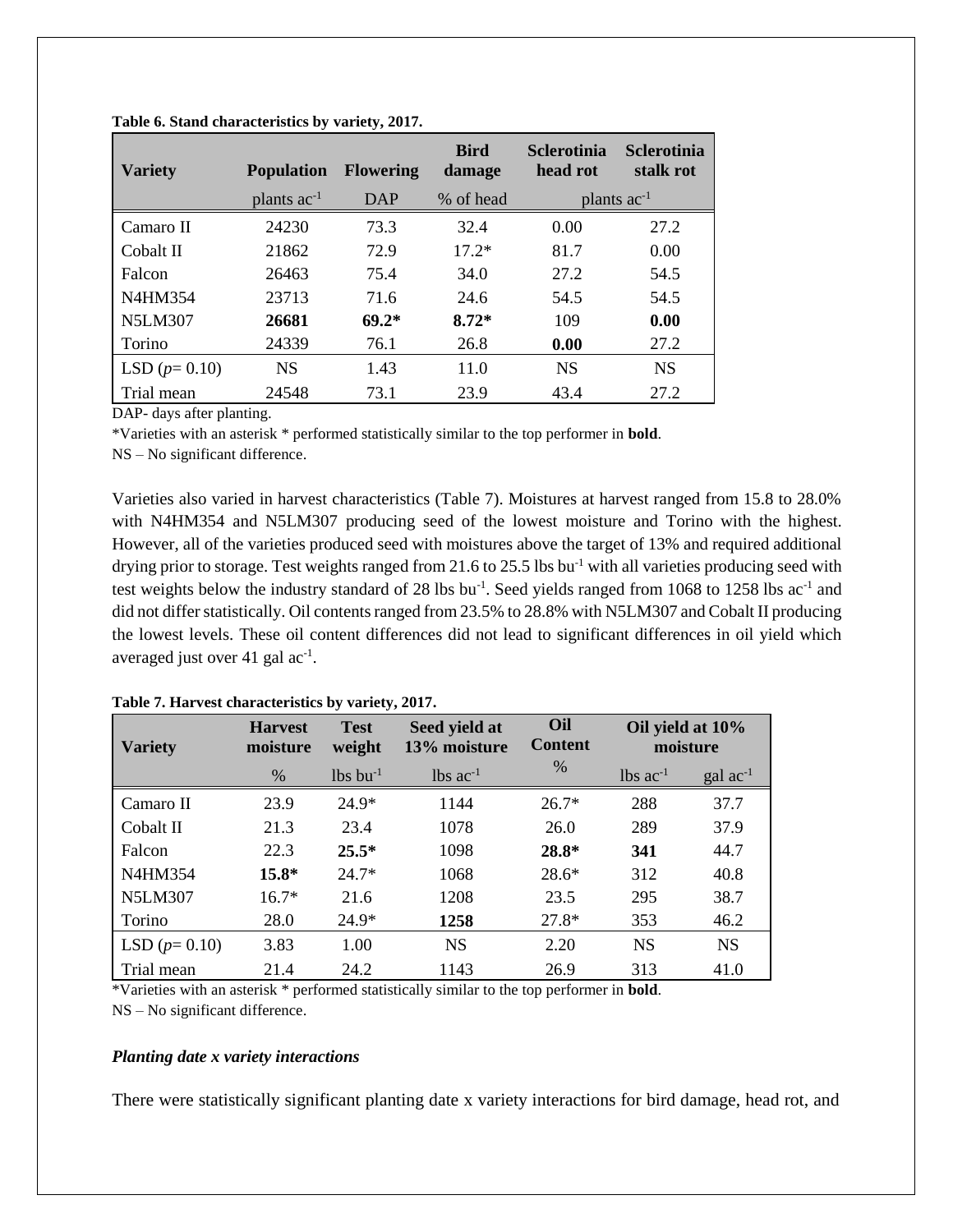test weight. These interactions indicate that the varieties responded differently to planting date (Figure 2). In terms of bird damage, most varieties tended to show decreased damage with delayed planting dates, however, Falcon and N4HM354 showed higher damage levels in the second planting date than the first. Also, similar to the observations made in 2016, N5LM307 tended to have minimal bird damage across the planting dates with the highest level being just over 20% in the first planting date. This interaction suggests that shifting planting dates to avoid bird damage may produce variable results depending on the planting date and the variety selected.



**Figure 2. Interaction between planting date and variety for bird damage, 2017.**

# **DISCUSSION**

Despite poor weather conditions throughout much of the season, sunflower yields were approximately average for this region. Nationally, much of the sunflower growing region experienced severe drought. However, sunflower yields still averaged 1613 lbs ac<sup>-1</sup>; yields were 18% lower than in 2016 but was the third highest on record (NSA newsletter, 1/22/2018). These record yields, even under suboptimal conditions, demonstrate sunflower flexibility and resilience showing promise for this region's challenging weather and short growing season. This trial continues to suggest that delaying planting of sunflowers by a few weeks can significantly decrease bird damage, thereby increasing seed yields. Even in the very wet weather of 2017, losses due to disease was minimal. However, had the weather in the fall continued the wet and cool trend of the spring and summer, more significant losses to disease and harvest complications may have been observed. Therefore, it is important to select a moderate to early maturing variety if planting dates will be delayed in this region to ensure adequate time to reach maturity and harvest prior to inclement weather. As seen in 2016, the variety N5LM307 appears to show minimal bird damage regardless of planting date, suggesting that birds do not prefer this variety for some reason. We will continue to investigate this trend and its potential causes in 2018.